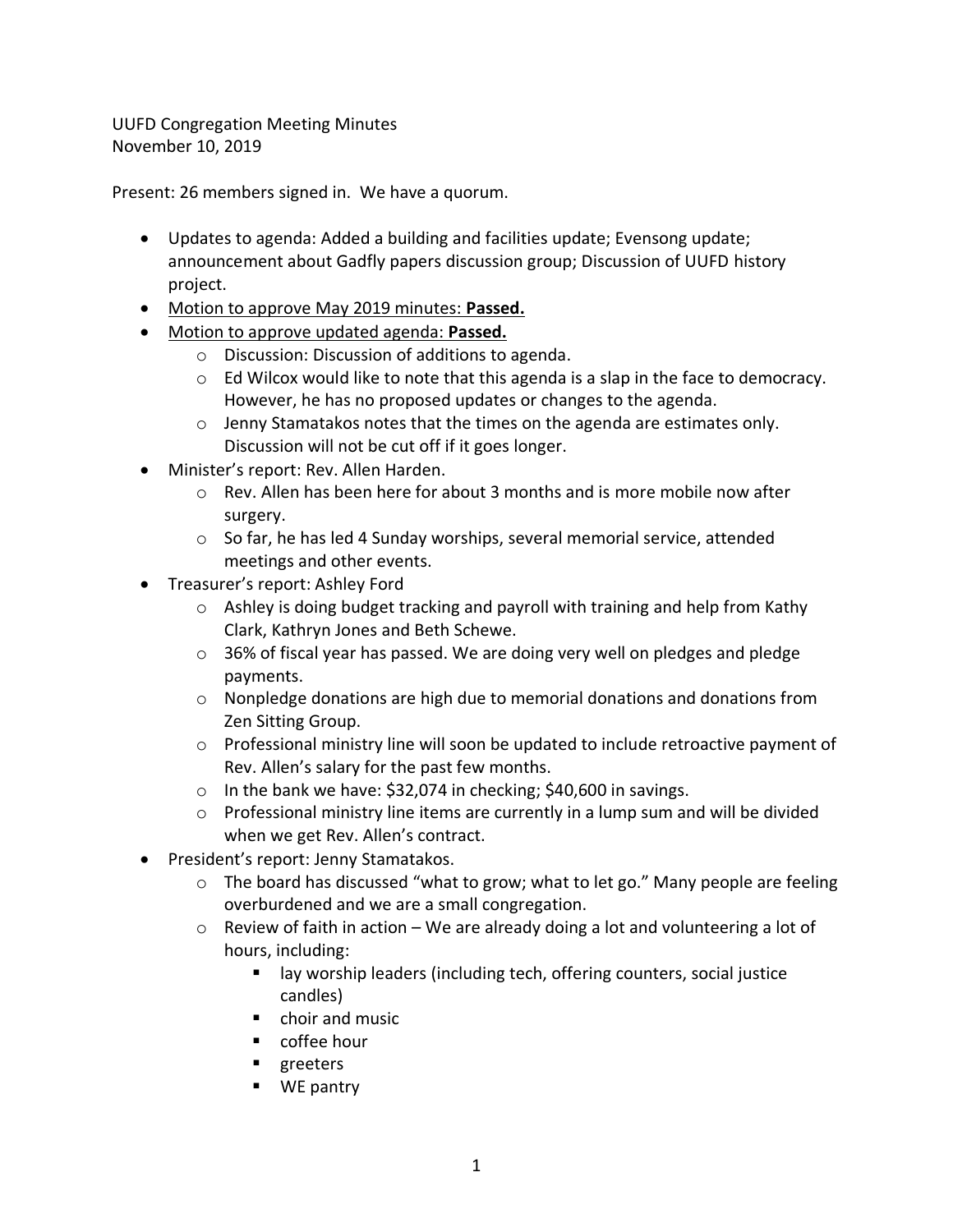- Committee leadership
- Hope Haven meals
- **Building maintenance**
- Special collections
- Winter markets
- Green sanctuary
- Pathfinder
- Spookathon
- Meditation groups
- Buddhist group
- Evensong groups
- Ordinary Folk
- Guest at your Table
- Chili cookoff
- Board of trustees
- Website and social media
- o Things to let go include:
	- Simplifying fundraising
	- Getting rid of separate Stewardship Committee and moving that to board duties
- o Beth presented about Schnuck's and Facebook fundraisers and took ideas for other easy fundraisers including Good Search and Amazon Smile.
- RE Update: Sarah Thompson
	- o RE has been doing a lot and still needs help.
	- $\circ$  Spookathon was very successful. It was free to get in the door; activities and bake sale still made over \$200.
	- o Just finished "World of Wonder" curriculum.
	- o Now starting UU principles curriculum.
	- o We need more help for bridge builders (older kids).
	- o Currently the bridge builders are serving as mentors for the younger children and do not have their own class.
	- $\circ$  Volunteers: It is simple! The lesson is already developed; you just have to show up.
	- $\circ$  Children will continue meeting in the sanctuary for the first part of the service.
		- Question from the members: How is that going for children?
		- A: Well, as long as that portion doesn't last more than 15 minutes. If it's too long, it interferes with completing RE lesson.
- Music and the Arts
	- o We have hired a new pianist for 3 Sunday per month with Bonnie filling in the other Sundays.
	- $\circ$  We would like to keep alive the special music tradition, and Howard, Elisa, Diane, Bonnie, and Ashley are working on this.
		- If you do music, join us!
		- Elisa will be directing choir for special occasions.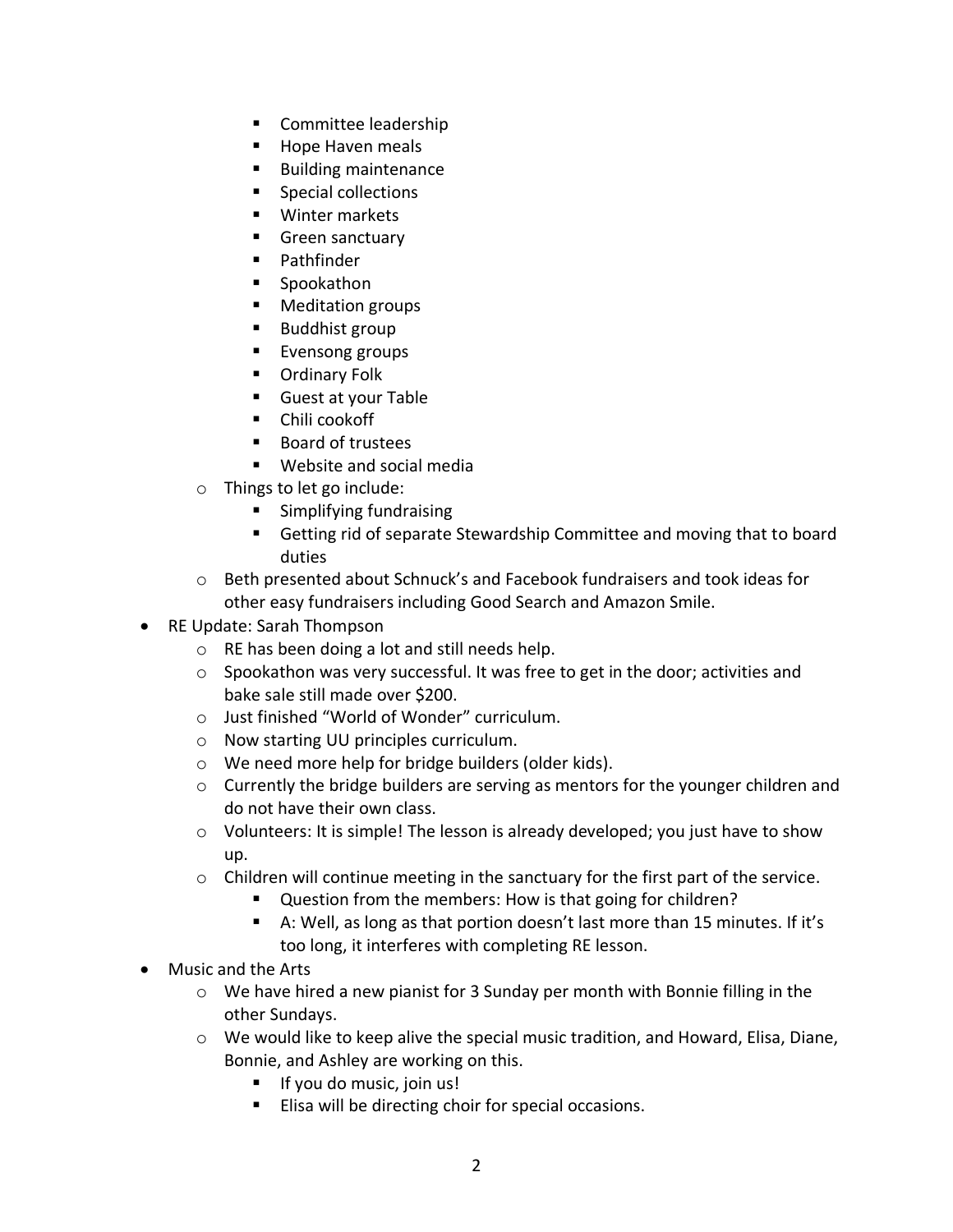- Choir will meet on Dec. 8 and and for weekly rehearsals through Christmas Eve.
- Children will be singing for Christmas Eve.
- Join Ashley and Howard for solstice special music on Dec 22.
- Ordinary Folk meetings are ongoing all are welcome!
- Outreach Update: Dorothy Coleman
	- $\circ$  Dorothy is eager to find volunteers to help and provide guidance for Outreach and Congregational Development
	- o Dorothy and Will Ireland have been doing web and social media
	- o Message to committee chairs: Please look at the website. See how your committee is being portrayed. We'd like to work with you to make updates so your committee is portrayed in the way you wish.
	- o Meeting coming soon reach out to Dorothy if interested.
- Green Sanctuary: Virginia Wilcox
	- o This group is part of the Social Justice Ministry
	- $\circ$  The group was just announced at the last congregational meeting and has been very active.
	- o They've finished stage 1 of the green sanctuary process, which included organization and announcements, and connecting to UUA.
	- $\circ$  Now on stage 2. So far, this includes an assessment of the building, lights, insulation, and other environmental practices.
	- o What the group has done:
		- Set up recycling at UUFD, especially Styrofoam recycling. Have mad ea trip to Dart.
		- Working on info sheet with local recycling resources.
		- Started Green Piece in worship services.
		- Did energy audit on building. Now the whole building has new LED lights.
		- Working on a good substitute for plastic water bottles in the building.
		- Upcoming social justice discussions:
			- Green Burial Nov 24
			- Chicago Citizens' Climate Lobby Dec 26
- Building and Facilities Update: Carey Boehmer
	- $\circ$  3 solar tubes have been installed organized and paid for by Virginia W.
	- o April replaced library furnace unit
	- $\circ$  Had a flood in the basement used it as a cleanup opportunity and got a new sump pump.
	- o Every 4-inch florescent light in building was replaced with LEDs.
	- o We had a few big (and unusual) expenses this year.
	- o Water filter will soon be installed for drinking water.
- Congregational Care Update
	- o We need leaders. Jenny shared a note from Sharon, who is stepping down after many years of leadership on this committee.
	- o We need a few people to take over her duties.